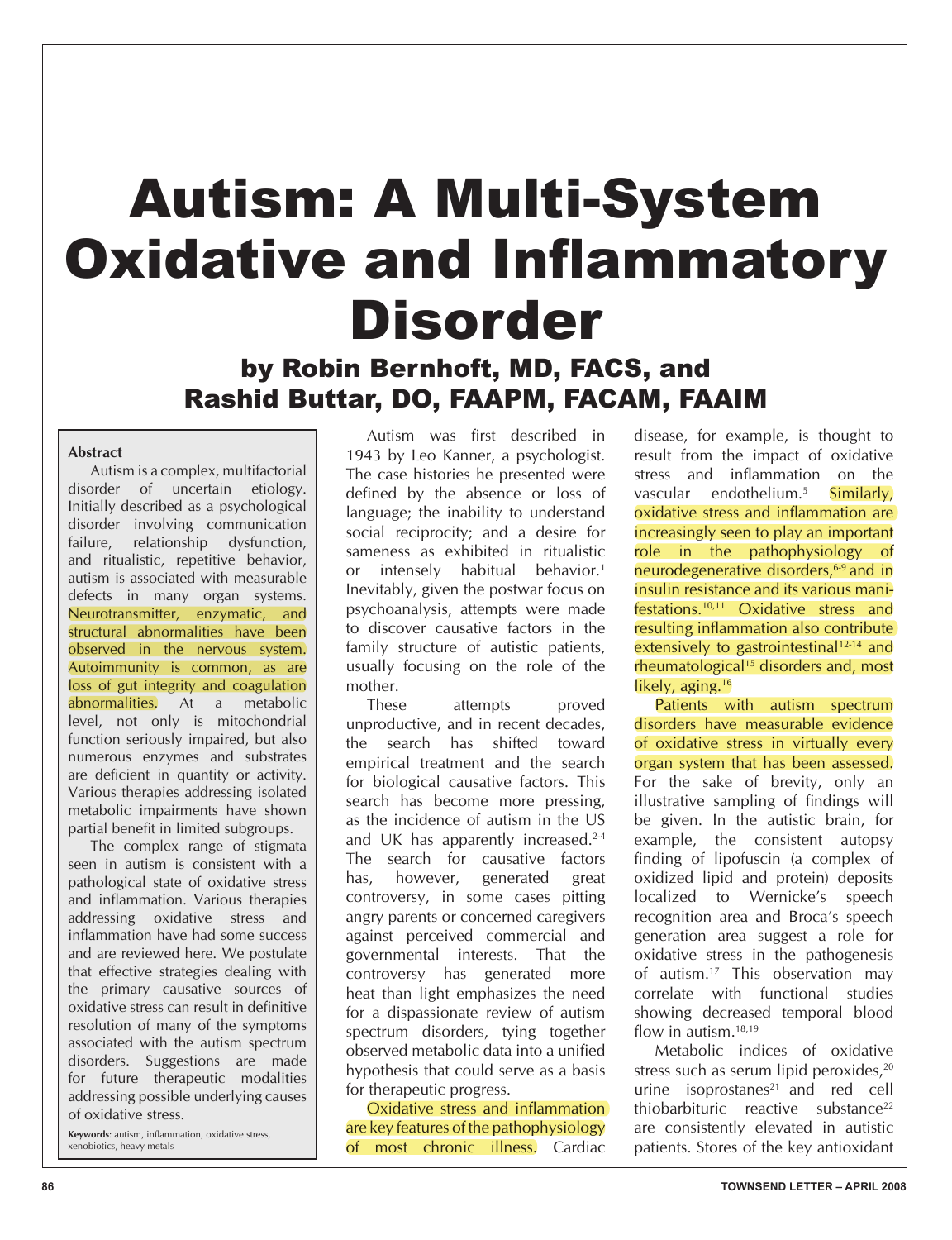glutathione are markedly reduced in autism.<sup>23</sup> Glutathione deficiency may result from overuse, depletion, or dietary deficiency of amino acid precursors, or may be the product of a deficiency in sulfation capacity – an almost universal finding in autism.<sup>24</sup>

Since glutathione is so central to intracellular redox balance, glutathione deficiency in itself tends toward allowing oxidative stress to persist, thereby predisposing sensitive cells to apoptosis (a catastrophic process in post-mitotic tissues like the brain). But glutathione is not the only antioxidant deficiency. Red cell and plasma glutathione peroxidase, which catalyzes the reaction from hydrogen peroxide to water, is deficient in most autistic patients, as is red cell and platelet superoxide dismutase, which reduces superoxide to hydrogen peroxide.<sup>25</sup> These deficiencies further diminish the body's capacity for neutralizing reactive oxygen species. In autism, these deficiencies are aggravated by relatively lower levels of various antioxidant cofactors such as vitamins A, C, and E, magnesium, selenium, and zinc, $26$  and vitamin  $B6.<sub>27</sub>$ 

The presence of oxidative stress is further documented by increased concentrations of nitric oxide in autism (measured as the total of nitrite and nitrate)28 and by increased concentrations of red cell xanthine oxidase.29 Indeed, generalized mitochondrial dysfunction seems to be a consistent feature of autism.<sup>30</sup> Mitochondrial dysfunction would be expected to generate oxidative stress, which in turn will generate an inflammatory response and clinical symptoms in sensitive organs. As evidence of this process, circulating cytokines are increased in autism.31 Cytokines are both a result of oxidative stress and producers of additional reactive oxygen species. The interaction between oxidative stress and inflammation produces a self-reinforcing cycle, and immune abnormalities appear to play an important role in the pathogenesis of autism.32,33



Oxidative stress has a serious impact on the brain, as would be predicted in an organ chiefly composed of lipids, with high energy requirements, considerable sensitivity to excitotoxins, and no meaningful ability to replace cells destroyed by apoptosis.34 Nitric oxide has been shown to damage the blood brain barrier<sup>35</sup> and to cause or correlate with demyelination.<sup>36</sup> Autoantibodies to myelin basic protein are present in autism.37 Nitric oxide also damages cholinergic receptors, and these are less active in the cerebral cortex of autistic patients,<sup>38</sup> as are gammaaminobutyric acid (GABA) receptors. Similarly, the concentration of glutamic acid decarboxylase (GAD), which converts the excitotoxin glutamate to GABA, has been found to be decreased in numerous studies.<sup>39</sup> Diminished GABA activity will lessen resistance to apoptosis of neurons exposed to glutamate under oxidative stress conditions, and, indeed, the plasma concentration of glutamate is increased in autism.40 Apoptosis may explain the diminished number of neurons found in the cortex, brainstem, and cerebellum of autistic patients at autopsy.41

Oxidative stress also has a serious impact on the gut, which could easily be considered a second sentinel organ in autism. Majorities of autistic patients in most series suffer from significant GI complaints, with a loose correlation between severity of autistic regression and severity of GI symptoms.<sup>42</sup> The gut is highly sensitive to oxidative injury.<sup>43</sup> Excessive nitric oxide degrades mucin,<sup>44</sup> increases intestinal permeability, relaxes the esophageal sphincter,<sup>45</sup> and mediates slow-transit constipation,<sup>46</sup> all of which are issues in autism. **Increased** intestinal permeability is associated in autism with absorption of opioidlike polypeptides from the partial digestion of casein and gliadin; these are thought to have an adverse impact on alertness and general behavior.<sup>47</sup>

Clinical therapies addressing individual biochemical abnormalities have had some success. Many investigators have reported behavioral improvements with avoidance of dietary gluten and casein, presumably by lowering exposure to exorphins.<sup>48</sup> A cholinesterase antagonist has had a positive impact on behavior in some patients, $49$  perhaps by partially compensating for the damage to cholinergic receptors described above. High-dose combined vitamin B6 and magnesium (Mg) therapy has been found effective in a doubleblind trial;<sup>50</sup> neither was effective individually. This combination may improve cholinergic status via B6 dependent kinase, which has a positive influence on GABA and muscarinic receptors and requires both B6 and Mg for function. Both B6 and Mg levels are generally low in autistic children. Magnesium is also involved in mitochondrial energy production as a cofactor for NADPH and ATP production. Vitamin B6, in turn, is required for glutathione peroxidase and reductase activity and for the synthesis of mitochondrial Complexes I, II, and III, heme for Complex IV and Coenzyme Q10, with its vital role in electron transport.51,52 The combination of Mg and B6 may therefore improve clinical status by augmenting mitochondrial function, thereby diminishing oxidative stress.

Vitamin C in a double-blind university trial at eight grams per seventy kilograms body weight was found to have a significantly positive impact on several measured autistic behaviors.53 Whether this effect was due to vitamin C's antioxidant power, its ability to protect against the damage caused by nitric oxide and peroxynitrite, its ability to protect neurons against glutamate toxicity, or some combination thereof was not clear.54

Zinc picolinate in high doses (2-3 mg per kg body weight) has been found to improve behavior in autistic patients.55 Whether this results from simple repletion of zinc deficiency – common in autism – or from zinc's ability to antagonize excessive copper – also common in autism – is not clear. Zinc is necessary

³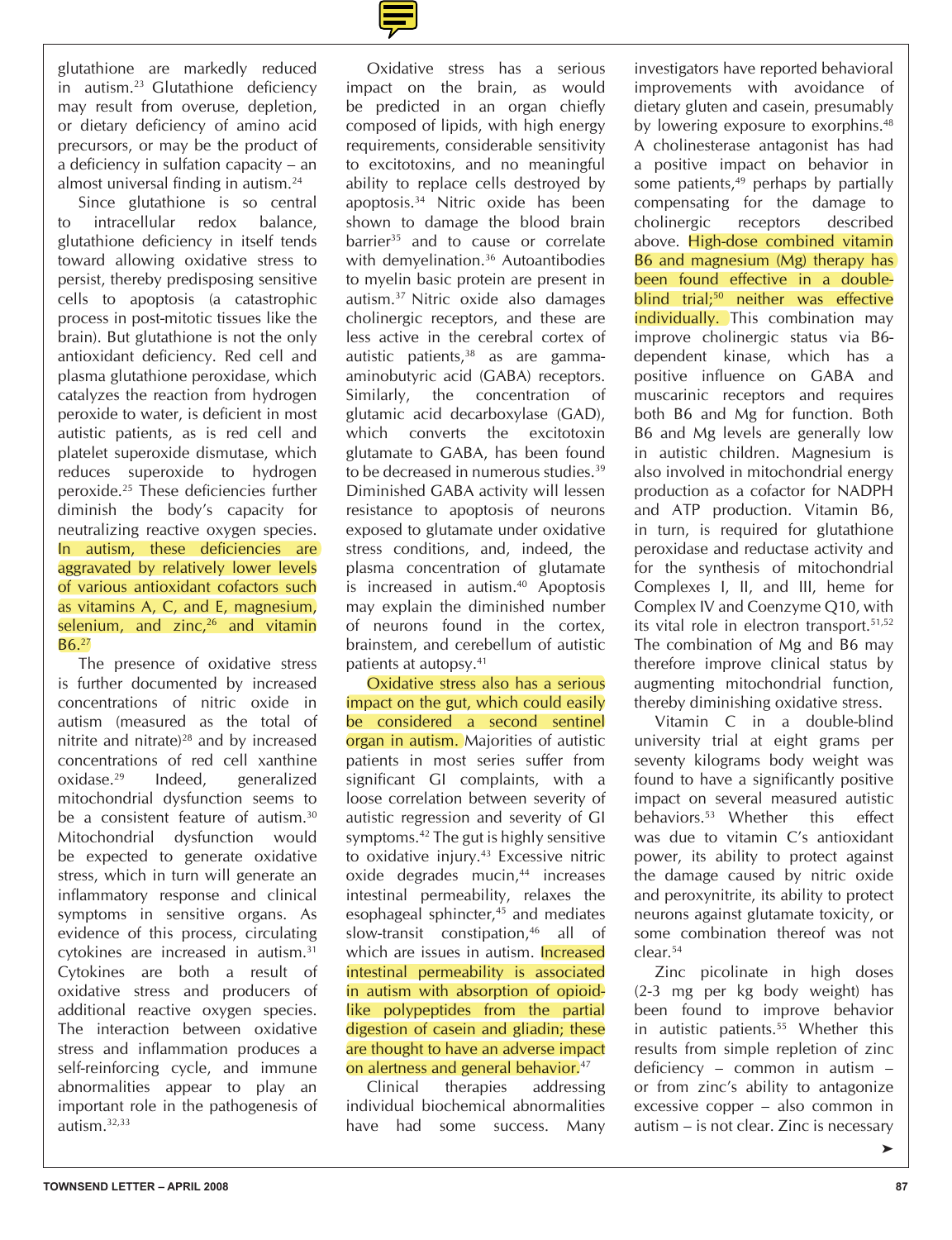## **Autism**

³

for the synthesis of metallothionine, which binds, transports, and regulates heavy metals. Zinc is a competitive inhibitor of glutamate, protects sulfhydryl groups against oxidative damage, competes with manganese (which is believed by some to play a role in neurodegeneration), and has numerous other antioxidant effects.

Selenium is low in autistic patients and is part of many autism protocols. It has the theoretical value of being a necessary cofactor for glutathione peroxidase. It has not been the subject of a controlled trial.

Various vitamins and amino acids have been reported to improve behavior in autistic patients, including B12, thiamine, and folinic acid.<sup>56,57</sup> Each of these is involved in oxidative phosphorylation, presumably improving mitochondrial function and lessening oxidative stress. Similarly, amino acid precursors of glutathione58 have had a positive effect, also probably because of glutathione's ability to lessen oxidative stress.

Polyunsaturated fatty acids have also been found to be beneficial in treating autism.59 Since membrane levels of essential fatty acids are commonly depleted in autism, perhaps by oxidation, repletion may restore healthier membrane and receptor function.

Each of these modalities has produced some benefit, chiefly by ameliorating one or more of the results of oxidative stress. None has satisfactorily addressed causation. Oxidative stress is a symptom, not a cause. Search for etiology has suggested a substantial genetic component in the pathophysiology of autism. The monozygotic twin of an autistic patient has a 50% risk of also being autistic.<sup>60</sup> Nonmonozygotic siblings of autistic children have a greatly increased risk of autism. $61$  On first glance, this would seem to suggest that one or more chromosomal defects in genes relating to neural development might

be primary factors in the development of autism. However, since the risk for monozygotic twins is 50%, not 100%, and since none of the various genetic abnormalities thus far detected occurs in more than three percent of autistic patients,<sup>62</sup> it would seem more likely that the heritable component exists at the level of genes coding for factors affecting overall gene expression and not necessarily in genes specifically responsible for neurodevelopment.

We propose that heritable defects in detoxification pathways might be the controlling factors in development of autism. As we have observed above, deficiencies in sulfation ability or in glutathione concentration are common in autism. Sulfation and glutathione deficiencies adversely affect two major Phase Two detoxification pathways. These deficiencies would allow the accumulation of toxic environmental chemicals and heavy metals, which could, in sufficient concentration or if introduced early enough during critical neurodevelopmental periods, be capable of influencing the expression of genes controlling neurological development. We have coined the term "non-excretor" to describe this type of patient, who is apparently unable to excrete various toxic chemicals and heavy metals, presumably because of demonstrably impaired or compromised detoxification pathways.<sup>63</sup>

Similarly, persons who are homozygous for apolipoprotein E4, which has no sulfhydryl group, might have a lesser capacity for eliminating xenobiotics dependent on binding to sulfhydryl groups, such as heavy metals and some xenobiotic chemicals. This might explain the high incidence of ApoE4 genotypes in autism and Alzheimer's disease.<sup>64</sup>

Damage to the expression of genes controlling neurological development could occur either through direct toxicity of accumulated xenobiotics and metals, or through initiation by these substances of chronic oxidative stress, from which would ensue phenotypic damage and clinical symptoms. There is evidence for such a process occurring *in utero*,

leading to autism.<sup>65</sup> Analogous injury could occur during early childhood, while the brain is still developing. Substances routinely used during the early developmental years that may cause severe neurodevelopmental deficits including, but not limited to, autism spectrum disorder, have been described in the literature and detailed in the material safety data sheets of these substances $66$  as well as referenced in reports by the Environmental Protection Agency<sup>67</sup> and the Environmental Working Group.68-70

What environmental factors might be causative? The two leading suspects would seem to be neurotoxic chemicals and heavy metals, probably in some synergistic combination. The Second National Report on Human Exposure to Environmental Chemicals  $(NHANES)^{71}$  paints a grim picture of maternal and fetal exposures to multiple chemicals and metals. A small study by Edelson and Cantor found 100% of autistic probands had deficient liver detoxification ability, as assessed by the usual excretory tests, and 90% had high levels of many neurotoxic chemicals.<sup>72</sup> In Edelson's earlier study, $73$  all the probands also had evidence of unusually high levels of heavy metals.

Lead and mercury are known neurotoxins and known initiators of  $oxidative stress<sup>74,75</sup>$  and other clinical disorders.76-80 Cadmium, arsenic, and less common heavy metals may also play a role, perhaps through synergistic augmentation of the toxicity of lead and/or mercury.81,82 Synergy between metals and neurotoxic chemicals is probably also present, but has not been systematically measured.

Mercury has been suspected for some time to play a role in autism, in part because of the inclusion of thimerosal in several vaccines, in part because the apparent increase in autism rates paralleled the increase in mercury-containing immunizations. While this association was not found persuasive by the Institute of Medicine (IOM) in 2001, the IOM nonetheless agreed to the 1999 request by the Public Health Service and American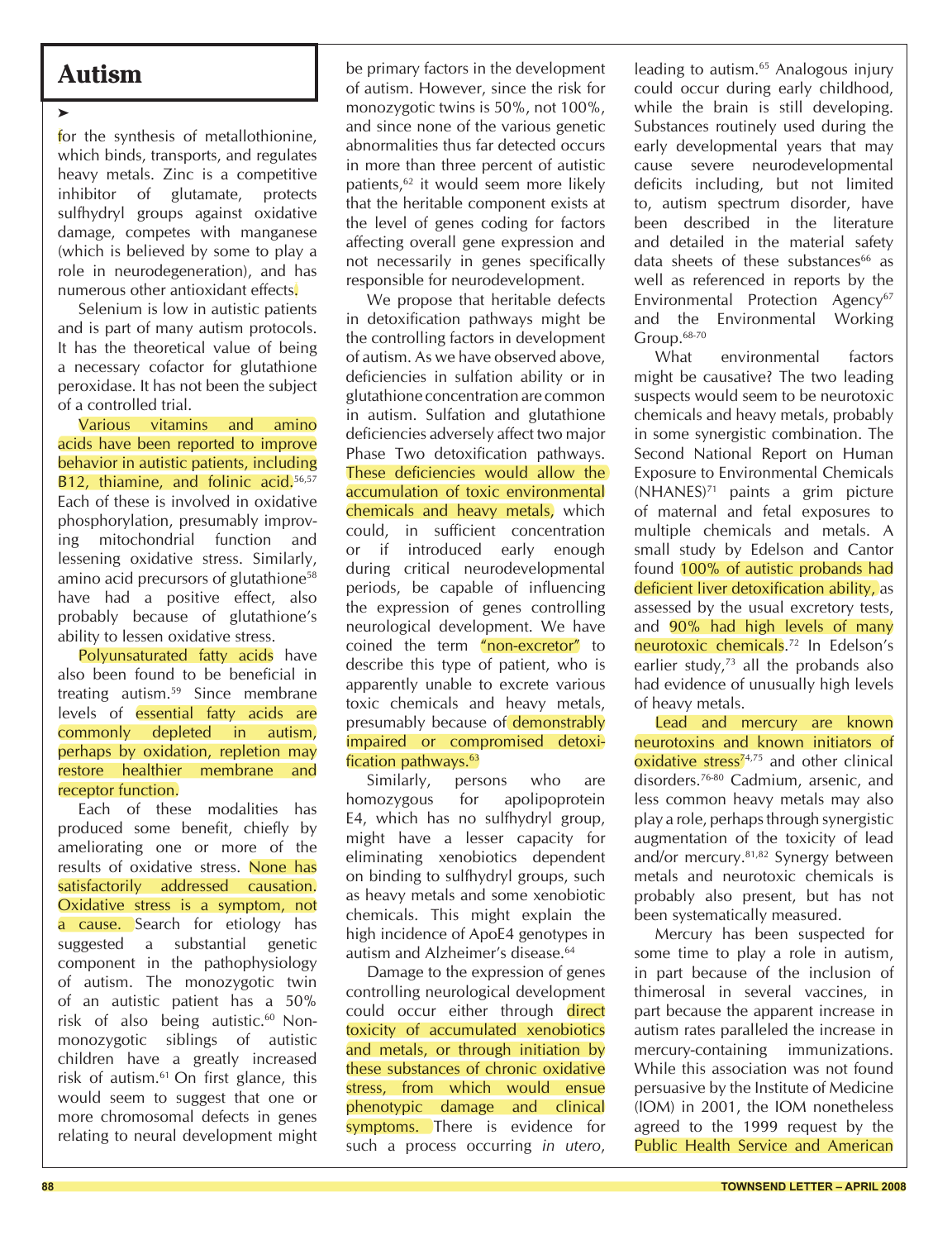Academy of Pediatrics to remove thimerosal from vaccines, $83$  and with some exceptions, this appears to have been accomplished on a limited basis.

Bernard's extensive review<sup>84</sup> outlines in exquisite detail the immense overlap between described symptoms and findings in mercury poisoning and in autism. If one were to draw Venn diagrams of the two conditions, they would be almost perfectly superimposed, according to Bernard's data. Mercury is not only capable of producing clinical results closely approximating autism, it is also well-known as a powerful initiator of oxidative stress.85

Future therapy directed at eliminating causative factors of autism will have to address neurotoxic chemicals and heavy metals. Reduction of total body load of both groups of xenobiotics will most likely diminish oxidative stress and may create conditions under which healing and reversal of symptoms might occur.

We have an ongoing series of approximately 450 autistic patients, each of whom is being treated with the full range of nutritional and biomedical modalities referred to above – also with transdermal DMPS and, for the removal of mercury and other heavy metals, by chelation. Individuals with lead are also treated with EDTA. Thus far, out of approximately 450 probands, approximately 15% have had total remission of symptoms. The remainder show various levels of recovery. Some of these patients only underwent treatment for a limited time period and showed minimal response, compared to those who sustained the entire treatment course, which varies depending on biological individuality and level of toxicity.

In our series, patients were monitored for RBC, urine, fecal, and hair levels of toxic and essential minerals. On initial DMPS challenge, elevated levels of arsenic were observed in the urine of 100% of a subgroup studied in detail. Abnormal levels of cadmium, nickel, and tin were recovered from 86%

and mercury in only 57%, on initial challenge. However, on further treatment and subsequent challenges, excreted mercury levels tended to increase over time, while the other toxic metals, including aluminum, decreased. Clinical improvement continued over time and correlated with overall lowering of total body burden of heavy metals, primarily mercury.

The benefits of lowering total body burden of heavy metals are wellestablished in the literature.<sup>86,87</sup> Our experience with this series of welldocumented autism spectrum patients so far includes approximately 15% who have completely resolved their symptoms and another more than 50% who have made rapid progress since the start of this treatment regimen.

We infer from this initial experience with treatment of autistic spectrum patients that reducing the body burden of one likely cause of oxidative stress – heavy metals – greatly adds to the benefits observed from merely treating the symptoms of oxidative stress. We will fully report our ongoing experience in the near future.

## **Acknowledgements**

This paper was funded entirely by the authors, who wrote the paper jointly. Dr. Buttar has an interest in a specific form of transdermal DMPS and had a significant role in the development of this particular form of DMPS. There is a patent pending on this specific form of DMPS that is partially held by Dr. Buttar, but, to date, no income has been derived from this patent-pending status.

Robin Bernhoft, MD, FACS, is Medical Director at A Center for Advanced Medicine, Ojai, California, and a Clinical Instructor in Surgery, University of Washington School of Medicine, Seattle, Washington

Rashid Buttar, DO, FAAPM, FACAM, FAAIM is Medical Director, Center for Advanced Medicine and Clinical Research, Cornelius, North Carolina, and an Adjunct Assistant Professor in Nutrition, North Carolina State University, Raleigh, North Carolina.

# **Autism**

## **Corresponding Author**

Robin Bernhoft, MD, FACS Suite A, 1200 Maricopa Highway Ojai, California 93023 805-640-0180; Fax 805-640-0181 drb@drbernhoft.com

## **Notes**<br>1. Kann

- Kanner L. Autistic disturbances of affective contact. *Nervous Child*. 1943: 2: 217-250.
- 2. Bertrand J, Mars A, Boyle C, et al: Prevalence of autism in a United States population: The Brick Township, New Jersey, investigation. *Pediatrics.*  $2001 \cdot 108 \cdot 1155 - 61$
- 3. Yeargin-Allsopp M, Rice C, Karapurkar T, et al. Prevalence of autism in a US metropolitan area. *JAMA*. 2003; 289:49-55.
- 4. Webb E, Morey J, Thompsen W, et al. Prevalence of autistic spectrum disorder in children attending mainstream schools in a Welsh education authority. *Dev Med Child Neurol.* 2003; 45:377-84.
- 5. Libby P. Inflammation: a common pathway in cardiovascular diseases. *Dialogues in Cardiovascular*  Medicine. 2003; 8(2):59-73.
- 6. Ross MA. Could oxidative stress be a factor in neurodevelopmental disorders? *Prostaglandins Leukot Esset Fatty Acids*. 2000. 63:61-63.
- 7. Steward VC, Heales SJ. Nitric oxide-induced mitochondrial dysfunction: implications for neurodegeneration. *Free Radic Biol Med*. 2003; 34(3):287-303.
- 8. Sarnat HB, Marin-Garcia J. Pathology of mitochondrial encephalomyopathies. Can J Neurol Sci. 2005; 32(2): 152-66.
- 9. Shigenaga MK, Hagen TM, Ames BN. Oxidative damage and mitochondrial decay in aging. *Proc*  Nattl Acad Sci. 1994; 91(23):10771-78.
- 10. Creager MA, Luscher TF, Cosentino F, et al. Diabetes and vascular disease: pathophysiology, clinical consequences, and medical therapy, part I. *Circulation*. 2003; 108:1527-32.
- 11. Xu H, Barnes GT, Yang Q, et al. Chronic inflammation in fat plays a crucial role in the development of obesity-related insulin resistance. *J Clin Invest*. 2003; 112:1821-30.
- 12. Fink JP. Intestinal epithelial hyperpermeability: update on the pathogenesis of gut mucosal barrier dysfunction in critical illness. *Curr Opin Crit Care*. 2003; 9(2):143-51.
- 13. De G;iorgio R, Guerrini S, Barbara G, et al. Inflammatory neuropathies of the enteric nervous system. *Gastroenterology*. 2004; 126(7): 1872-83.
- 14. D'Eufemia P, Celli M, Finocchiaro R, et al. Abnormal intestinal permeability in children with autism. *Acta Paediatr*. 1996:85:1076-79.
- 15. Rooney PJ, Jenkins RT, Buchanan WW. A short review of the relationship between intestinal permeability and inflammatory joint disease. Clin Exp Rheumatol. 1990; 8(1): 75-83.
- 16. Franceschi C, Ottaviani E. Stress, inflammation and natural immunity in the aging process: a new theory. Aging (Milano). 1997; 9(4 Suppl): 30-31.
- 17. Lopez-Hurtado E, Prieto JJ. Immunocytochemical analysis of interneurons in the cerebral cortex of autistic patients. International Meeting for Autism Research. Sacramento, California. May 7-8, 2004:153.
- 18. Zilbovicius M, Boddaert N, Belin P, et al. Temporal lobe dysfunction in childhood autism: a PET study. *Am J Psychiatry*. 2000; 157:1988-1993.
- 19. Ohnishi T, Matsuda H, Hashimoto T, et al. Abnormal regional cerebral blood flow in childhood autism. *Brain.* 2000; 123:1838-1844.